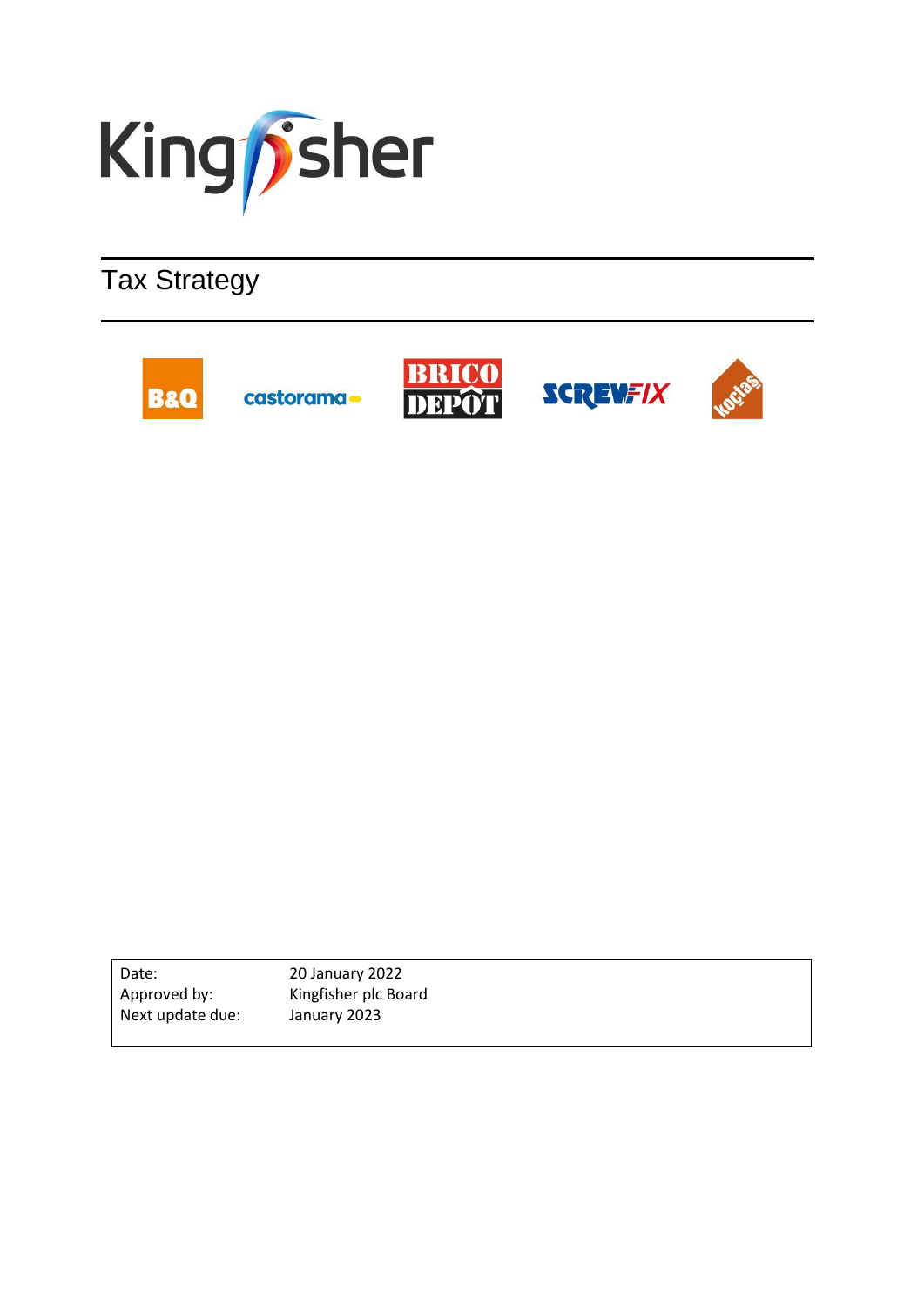# Kingfisher plc Tax Strategy

*The tax strategy contained in this document has been approved by the Board of Kingfisher plc and is published in compliance with Finance Act 2016 Schedule 19, paragraph 16(2). The tax strategy relates to Kingfisher plc and its subsidiary undertakings (the "Group"). This tax strategy document was published on 24 January 2022 and relates to the financial year ending 31 January 2022.* 

# **About us**

We are an international home improvement company with over 1,400 stores in 8 countries, supported by a team of over 80,000 colleagues. We make a significant economic contribution to the countries in which we operate. In the year ended 31 January 2021, we contributed £2.2 billion in taxes we both pay and collect for these governments.

We pay tax on our profits and our properties, when we employ people, environmental levies, customs duties and levies as well as other local taxes. The most significant taxes we collect for governments are the sales taxes charged to our customers on their purchases (VAT) and employee payroll-related taxes.

Taxes paid and collected together represent our total tax contribution which is shown below:

| Total taxes paid as a result of Group operations | 2020/21 | 2019/20* |
|--------------------------------------------------|---------|----------|
|                                                  | £bn     | £bn      |
| Taxes borne                                      | 0.7     | 0.7      |
| Taxes collected                                  | 1.5     | 1.3      |
| <b>Total tax contribution</b>                    | 2.2     | 2.0      |

\* 2019/20 comparatives are presented on a constant currency basis

We are one of the most significant contributors of tax in the UK. We participate in the Total Tax Contribution survey that PwC perform for the Hundred Group of Finance Directors. The 2021 survey ranked us 23rd (2020: 26th) for our Total Tax Contribution in the UK. In 2021, 95 (2020: 97) companies contributed to the survey.

## **Tax objectives**

The Kingfisher Code of Conduct applies high standards of transparency, honesty and fairness to our employees and suppliers. The Code requires that we carry out our work ethically and in compliance with the law. We have a zero-tolerance approach to tax evasion and the facilitation of tax evasion. These principles underpin our approach to tax.

Our core tax objectives are to pay the right amount of tax at the right time and to comply with all relevant tax legislation in all Group entities. We undertake our activities and pay tax in the countries in which we operate in compliance with the local and worldwide tax rules.

These tax objectives are met through the application of the Group Tax Standards, which are Board approved, and other relevant Group policies and standards, which document our approach to tax compliance, tax risk management and tax planning to ensure that consistent minimum standards are observed throughout the Group.